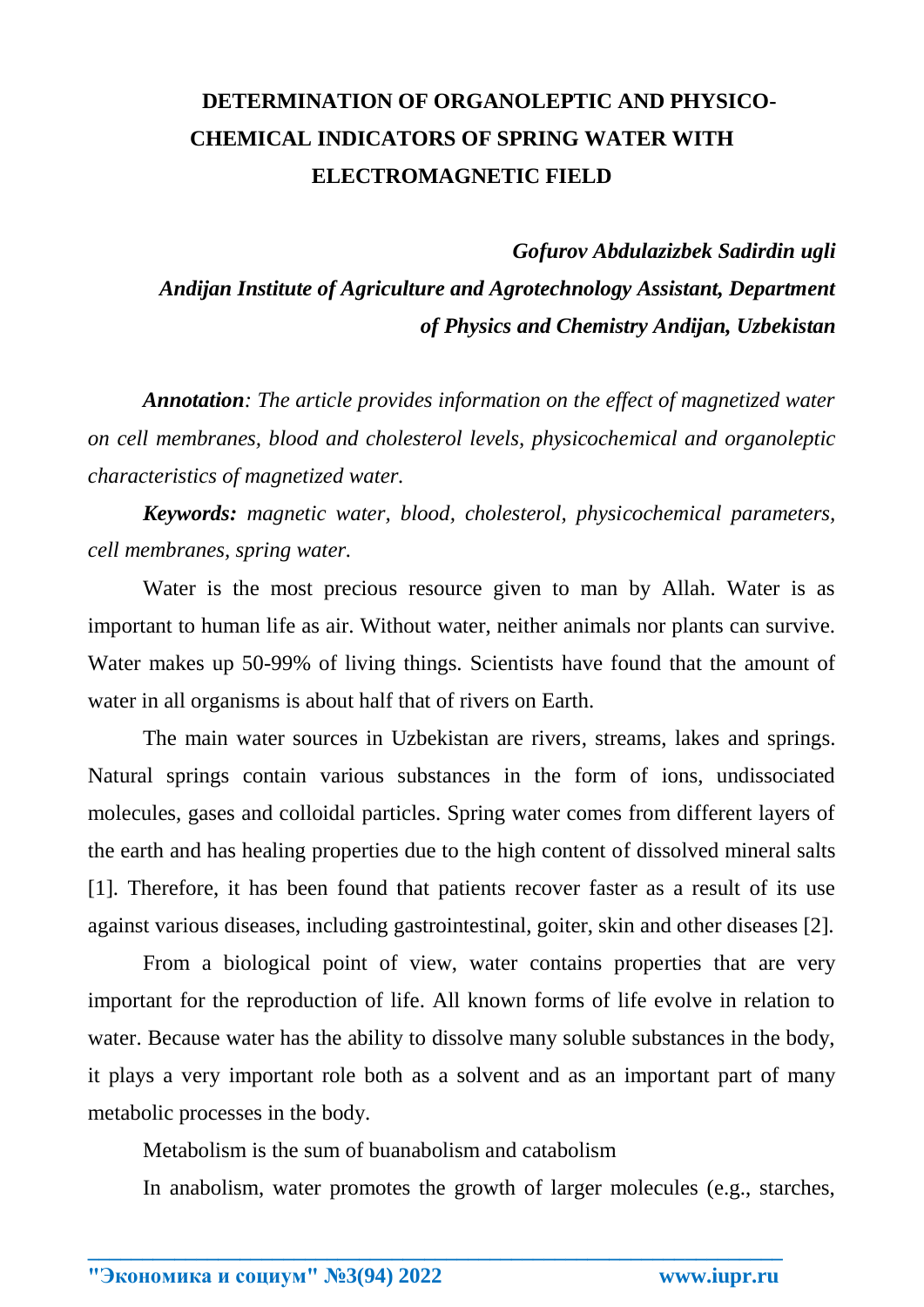triglycerides). In catabolism, water is used to break the bonds of smaller molecules (e.g., glucose, fatty acids, and amino acids used for energy or other purposes). Without water, these special metabolic processes do not take place in the body.

Magnetizing water through an electromagnetic field is one of the most effective ways to process and soften water. Magnetic water obtained using this method increases the biological activity of cell membranes [3]. Reduces the amount of cholesterol in the blood and liver. It normalizes blood pressure, speeds up metabolism and helps to wash away small stones in the kidneys [4,5].

Based on the above information, we converted the water into a state of magnetized water using an electromagnetic field. To study the organoleptic and physicochemical properties of magnetized water in the laboratory, we went to the Andijan Regional Center for Sanitary and Epidemiological Peace and Public Health, where we compared the physicochemical properties of ordinary and magnetized water. For example, the spring water of "Sohibkor" Farm of Bulakbashi district was taken and the following results were obtained.

## **Table 1**

| <b>Organoleptic and</b> |                             |                       |
|-------------------------|-----------------------------|-----------------------|
| physicochemical         | Sample types and quantities |                       |
| parameters              |                             |                       |
|                         | Normal spring water         | Magnetic spring water |
| Smell                   | $\overline{0}$              | $\overline{0}$        |
| Taste                   | $\overline{0}$              | $\overline{0}$        |
| Colour                  | 5                           | 5                     |
| Silt                    | N <sub>o</sub>              | N <sub>o</sub>        |
| Precipitate             | N <sub>o</sub>              | N <sub>o</sub>        |
| Polyphosphate           |                             | -                     |
| Aluminum                | 0,9                         | 0,8                   |
| Residual chlorine       |                             |                       |
| Molybdenum              |                             |                       |

**\_\_\_\_\_\_\_\_\_\_\_\_\_\_\_\_\_\_\_\_\_\_\_\_\_\_\_\_\_\_\_\_\_\_\_\_\_\_\_\_\_\_\_\_\_\_\_\_\_\_\_\_\_\_\_\_\_\_\_\_\_\_\_\_**

Organoleptic and physicochemical properties of ordinary and magnetic water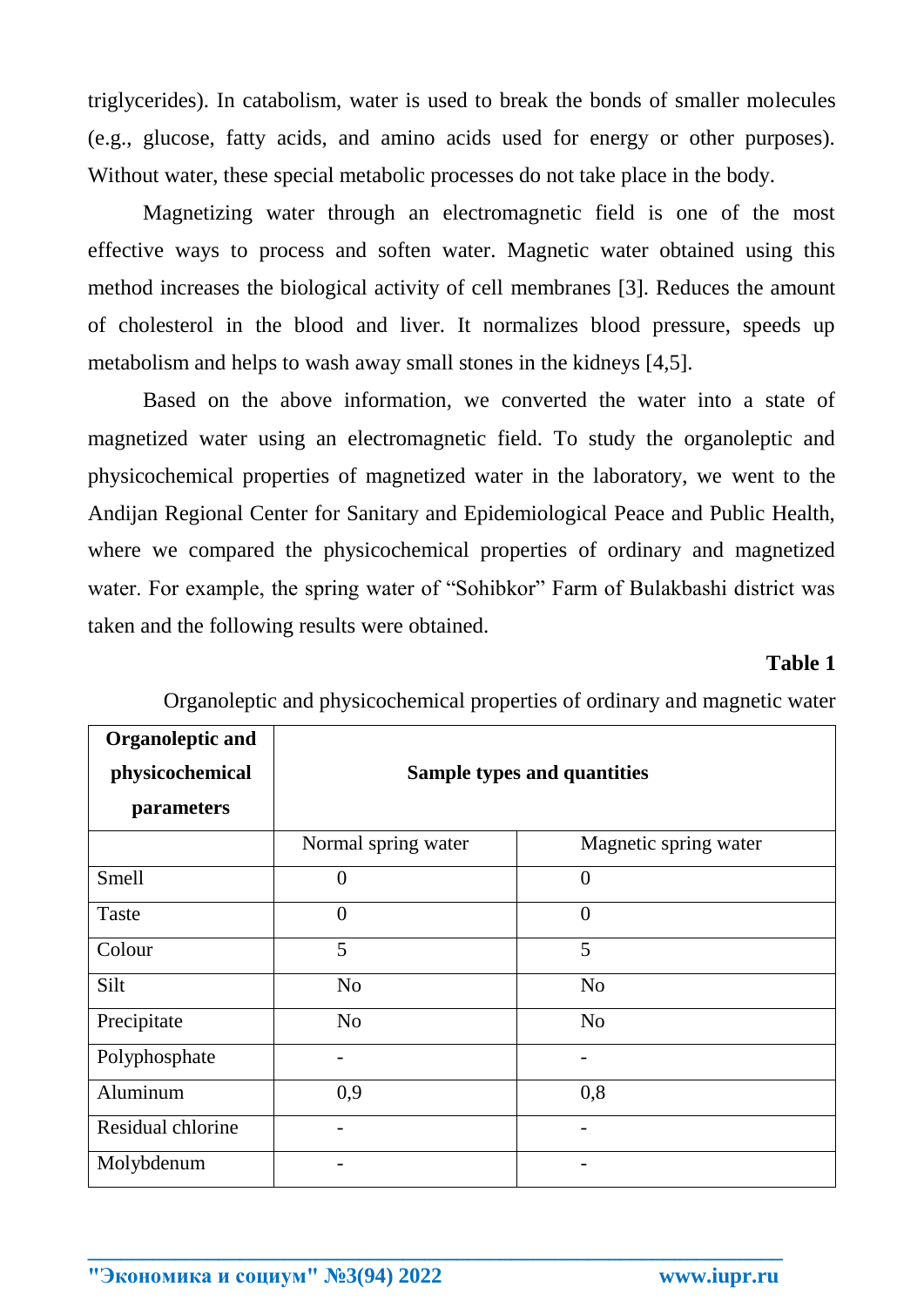| Marganes     | $\overline{\phantom{0}}$ | $\overline{\phantom{a}}$ |
|--------------|--------------------------|--------------------------|
| Ammonia      | Yo'q                     | Yo'q                     |
| Nitrite      | Yo'q                     | Yo'q                     |
| Nitrate      | 1,47                     | 1,93                     |
| Hardness     | 7,0                      | 6,74                     |
| Dry residue  | 382,8                    | 382,7                    |
| Chloride     | 19,4                     | 25,2                     |
| Sulfate      | 31                       | 46                       |
| Iron         | 0,010                    | 0,012                    |
| Formaldehyde | $\qquad \qquad -$        | $\overline{\phantom{m}}$ |
| Ftor         | 0,16                     | 0,17                     |
| pH           | 7,0                      | 7,0                      |
| Alkalinity   | 4,3                      | 4,0                      |
| Clarity      | 30                       | 30                       |

Based on the above table, we can say that the use of electromagnetic fields accelerates the metabolic process of the body and improves the permeability of cell membranes due to the increased mineral content and some loss of hardness of the magnetized water.

## **References:**

1. N.X. Abdurahimova, I.R. Asqarov, Sh.M. Qirg'izov, X. Isaqov, Yu.T. Isayev Shifobaxsh suvlarni ahamiyati uni sinflash va sertifikatlash. "Oltin vodiy tabiati" MCHJ ga qarashli sanatoriya shifobaxsh suvini kimyoviy tarkibi. I.R. Asqarov Tovarlar kimyosi. Monografiya. Toshkent-2019. 294-b.

2. I.R. Asqarov, N.X. Abdurahimova, Sh.M. Qirg'izov, X. Isaqov Buloq suvlari – insonlarni davolashdagi istiqbollari. "Tovarlarni kimyoviy tarkibi asosida sinflash va sertifikatlash muammolari va istiqbollari" mavzusidagi Respublika 4 ilmiy-amaliy konferensiya materiallari. Andijon, 2015-yil 14-may. 74-75-b.

3. D.T. Xasanova, N.X. To'xtaboyev, I.R. Asqarov Sifatli pivo ishlab chiqarishda magnitlangan suvdan foydalanish. I.R. Asqarov Tovarlar kimyosi. Monografiya. Toshkent-2019. 383-b.

**\_\_\_\_\_\_\_\_\_\_\_\_\_\_\_\_\_\_\_\_\_\_\_\_\_\_\_\_\_\_\_\_\_\_\_\_\_\_\_\_\_\_\_\_\_\_\_\_\_\_\_\_\_\_\_\_\_\_\_\_\_\_\_\_**